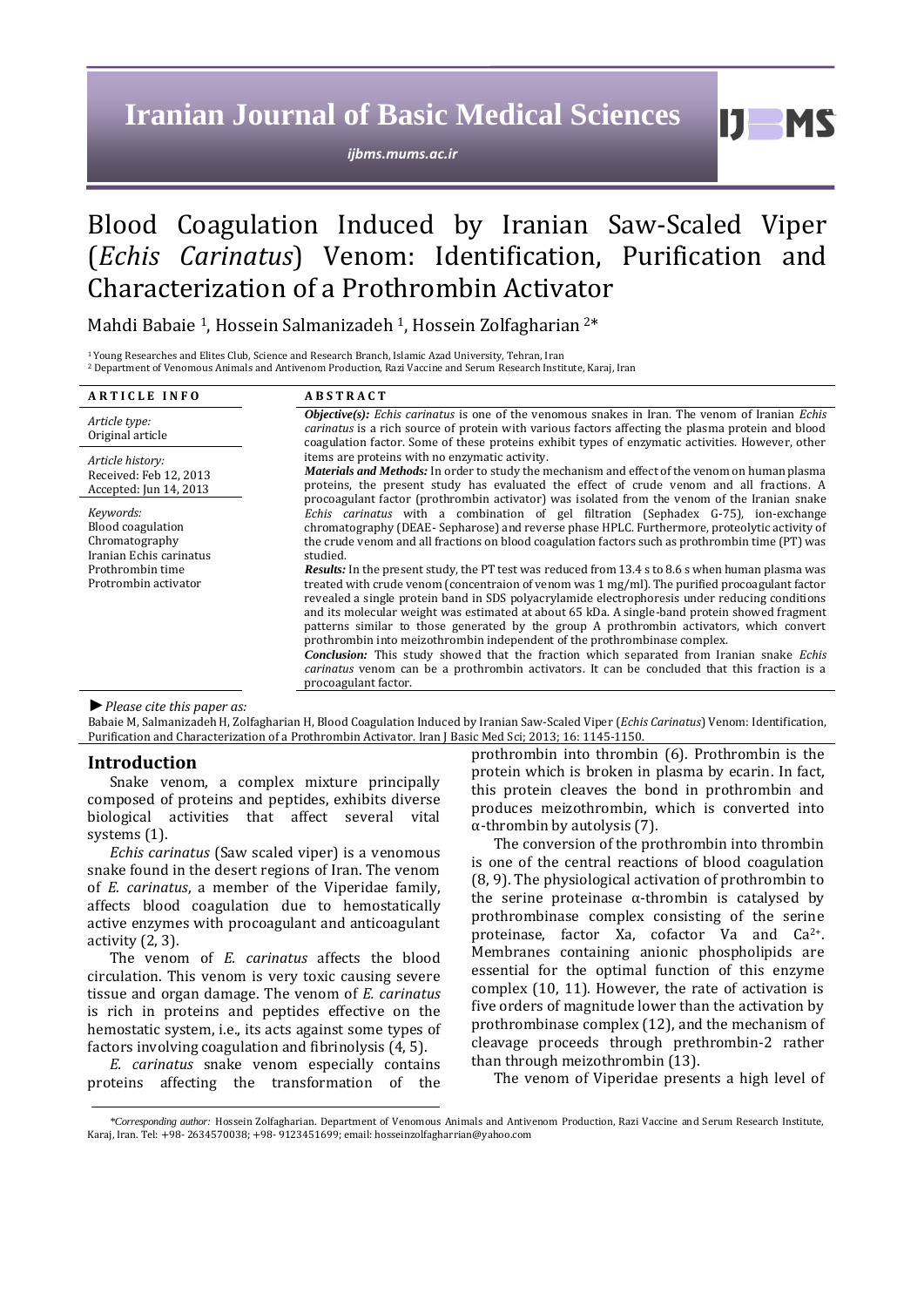haemorrhagic, coagulant and proteolytic activities (14). Proteins effective on blood coagulation and existing in the snake venom are classified based on their ability to lengthen or shorten the clotting process into coagulation and anticoagulation proteins (15).

The aim of the present investigation was to study the purification and characterization of porothrombin activator (procoagulant factor) from the Iranian *E. carinatus* venom and to evaluate the procoagulant activity on *in vitro* human plasma.

# **Materials and Methods**

#### *Material*

The lyophilized *E. carinatus* venom was obtained from the Department of Venomous Animals and Antivenom Production, Razi Vaccine and Serum Research Institute Karaj, Iran. Sephadex G-75, DEAE-Sepharose, and C18 columns were purchased from the Pharmacia company (Sweden).  $CaCl<sub>2</sub>$  and PT kits were purchased from the Fisher Diagnostics (USA). Protein markers were obtained from BioRad (Hercules, USA). Other reagents and chemicals were of analytical grade from Fluka and Merck.

# *Methods*

# *Blood collection*

Normal plasma from 20 healthy donors without any history of bleeding or thrombosis was collected from a private clinical laboratory. The citrated blood was centrifuged for 15 min at 3,000 rpm, to get clear plasma. Finally, the PT was estimated.

## *Protein determination*

The total protein of crude venom of *E. carinatus*, and its fractions were determined by Lowry method (16).

## *Purification and isolation of prothrombin activator*

Purification of the prothrombin activator was performed in three steps. Lyophilized crude venom of *E. carinatus* (50 mg) was dissolved in 4 ml of starting buffer (20 mM ammonium acetate, pH 6.8) and centrifuged at 3,000 rpm for 15 min, 4°C. The supernatant was filtered on a 0.45 microfilter to remove all insoluble materials. The supernatant was then applied into a Superdex G-75 column and eluted with the same buffer. (150  $\times$  3 cm). Fractions were collected at 4°C and their absorbances were recorded at 280 nm. The fractions with proguaolant activity were pooled, lyophilized and dialyzed against 50 mM Tris-HCl, pH 8.2 buffers. The dialyzed sample was centrifuged at 3000 rpm to clear the precipitated proteins. For further purification, the supernatant was loaded into ion exchange column (DEAE-Sepharose) and equilibrated with 50 mM Tris-HCl buffer, pH 8.2 and eluted with a liner gradient of Nacl concentration from 0.0 to 0.5 mM. The fractions exhibiting proguaolant activity in the previous step were pooled and dialyzed overnight at  $4^{\circ}$ C and applied on HPLC column, C18 (H<sub>2</sub>O, 0.1%) trifluoroacetic acid), and eluted with a concentration gradient of solvent B (acetonitrile, 0.1% trifluoroacetic acid) from 0 to 100%, at a flow rate of 0.3 ml/min during 55 min. The peaks were monitored at 280 nm (17).

#### *Determination of molecular weights*

Electrophoresis on 12/5% polyacrylamide gel was performed according to the method of Laemmli (18). Samples of the crude venom and its fractions were lauded and the molecular weights of protein were determined under reduced conditions.

#### *Prothrombin time assay*

For the PT test, 200 μl of the PT reagent was added to 100 μl of citrated plasma (incubated for 1 min at 37°C). The time from the plasma-reagent mixing to the clot formation was defined as the PT and clotting time was recorded (19). The PT test was performed for different concentrations of crude venom and its fractions.

## *Coagulant activity*

Normal plasma comprised mixed samples from 20 healthy donors. It was briefly incubated at 37°C and sample aliquots containing some concentration of coagulant fractions or subfraction (50 µg/ml) were added, mixed and shaken and PT was then recorded.

# **Results**

The present study showed that the crude venom of *E. carinatus* can accelerate the blood coagulation pathway. Our results indicated that as the concentration of venom increases, the PT of plasma decreased (Table 1).

According to the Table 1, when the concentrations of venom increased from 0.01 to 1 mg/ml, the clotting time of plasma reduced from 13.4 to 8.6 sec.

**Table 1.** PT value for different concentration of *E. carinatus* crude venom

| Concentrate of | Average of PT $(S)$ * | Preamble            |
|----------------|-----------------------|---------------------|
| venom (mg/ml)  |                       |                     |
| 0.01           | 21 (P < 0.001)        | Clot is tiny        |
| 0.1            | 12.25 $(P < 0.005)$   | increased clot size |
|                | 8.6 (P < 0.001)       | Clot complete       |
| Control        | 13.4 $(P < 0.005)$    | Clot complete       |
|                |                       |                     |

 $*<sub>n</sub> = 8$ 

Total protein of the venom = 48300 μg/ml.

Control = 100 μl of citrated plasma + 200 μl of the PT reagent + Normal saline (Instead of venom).

Test =  $100 \mu l$  of citrated plasma +  $200 \mu l$  of the PT reagent + different concentrate of venom.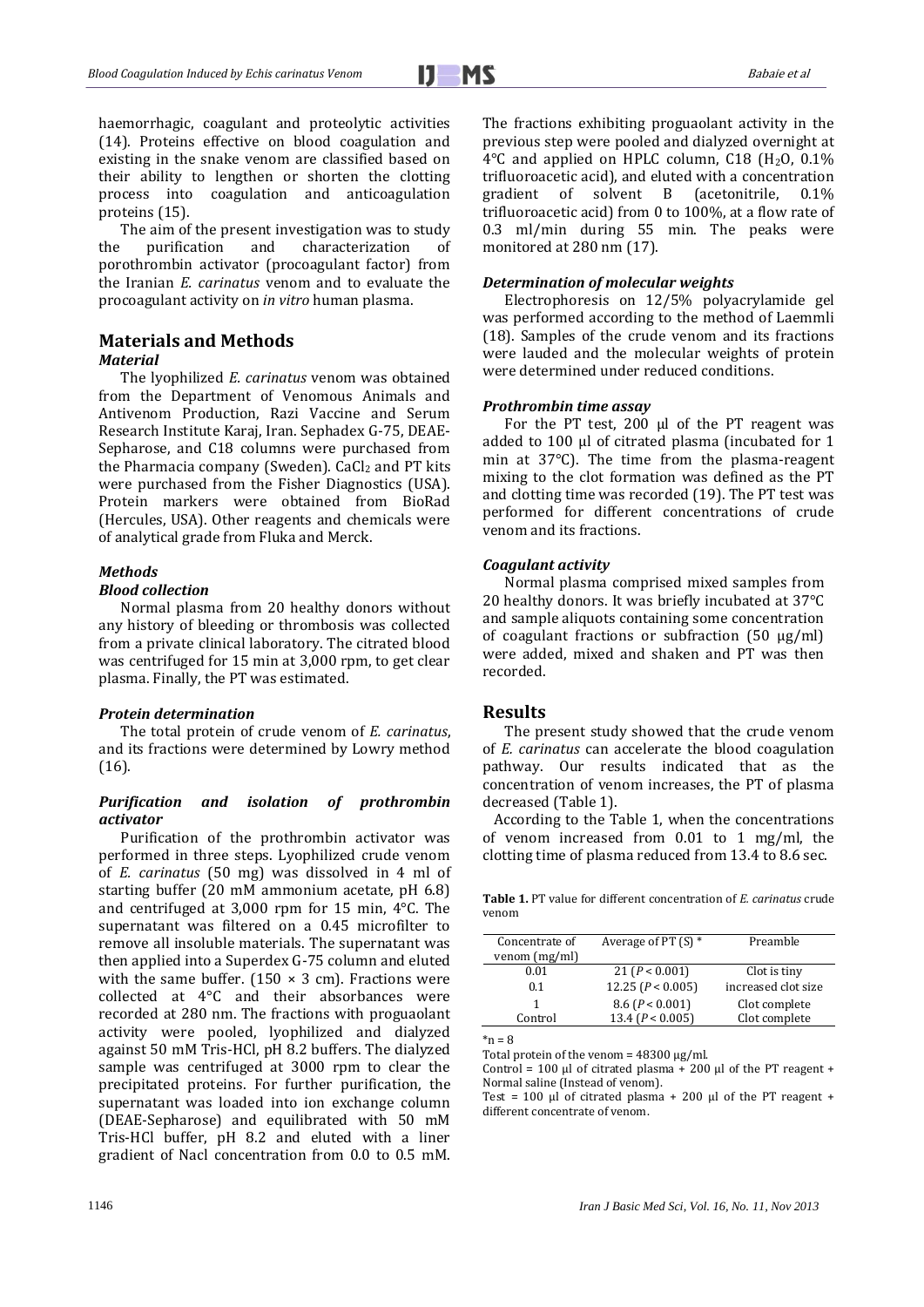

**Figure 1.** Purification of crude venom of *Echis carinatus* by Sephadex G-75

**Table 2**. PT value for fractions of I*Ec* crude venom

| Fractions      | $PT *$             |
|----------------|--------------------|
| F1             | $12.3 \text{ sec}$ |
| F2             | 35.5 sec           |
| F <sub>2</sub> | More than 300 sec  |

\* n=4, normal PT=13.4,  $F_1$  ( $P < 0.05$ ) and  $F_2$  ( $P < 0.01$ ) PT: prothrombin time



**Figure 2.** Purification of F<sub>1</sub> by DEAE-Sepharose chromatography



**Figure 3.** HPLC of F1B fraction obtained from DEAE-Sepharose chromatography

**Table 3.** PT value for sub-fractions of *E. carinatus* venom

| Fractions                                           | $PT*$             |  |
|-----------------------------------------------------|-------------------|--|
| Fraction F <sub>1</sub> A                           | 14 sec            |  |
| Fraction F <sub>1</sub> B                           | 8 sec             |  |
| Fraction $F_1C$                                     | 70 sec            |  |
| Fraction F <sub>1</sub> D                           | 52 sec            |  |
| Fraction F <sub>1</sub> E                           | 90 sec            |  |
| Fraction $F_1F$                                     | 56 sec            |  |
| Fraction F1G                                        | More than 300 sec |  |
| Fraction F <sub>1</sub> H                           | 95 sec            |  |
| $*$ n=4, F <sub>1</sub> B ( <i>P</i> -Value < 0.05) |                   |  |
|                                                     |                   |  |

PT: prothrombin time

**Table 4.** Prothrombin Time for fractions obtained from HPLC

| Fractions                                 | Average of PT <sup>*</sup> |  |
|-------------------------------------------|----------------------------|--|
| Fraction $F_1B_1$                         | More than 300 sec          |  |
| Fraction $F_1B_2$                         | More than 300 sec          |  |
| Fraction $F_1B_3$                         | More than 300 sec          |  |
| Fraction $F_1B_4$                         | 3 sec                      |  |
| Fraction $F_1B_5$                         | More than 300 sec          |  |
| * n=4, $F_1B_4$ ( <i>P</i> -Value < 0.05) |                            |  |
|                                           |                            |  |

PT: prothrombin time

**Table 5.** Summerized PT value and total protein (crude venom, F<sub>1</sub>, F1B, F1B4)

|             | Step                 | Protein              |
|-------------|----------------------|----------------------|
|             | Venom                | $48.3 \text{ mg/ml}$ |
|             | F1                   | 387.77 µg/ml         |
|             | $F_1B$               | $130 \mu g/ml$       |
|             | $F_1B_4$             | $26 \mu g/ml$        |
| <b>DOM:</b> | .<br>$\cdot$ $\cdot$ |                      |

PT: prothrombin time

According to the Table 1, when the concentrations of venom increased from 0.01 to 1 mg/ml, the clotting time of plasma reduced from 13.4 to 8.6 sec.

# *Purification, isolation and characterization of prothrombin activator*

As it is shown in the Figure 1, the three fractions  $(F_1$  to  $F_3)$  were obtained By Sephadex G-75. Prothrombin time value was estimated for all the fractions. Our observation showed that the PT value for  $F_1$  is less than other fractions and this fraction can be considered as a procoagulant factor (Table 2).

Further purification was performed by ion exchange chromatography DEAE-Sepharose. In this step, eight fractions were separated from  $F_1A$  to  $F_1H$ (Figure 2), out of eight fractions, only  $F_1B$  showed procoagulant activity (Table 3).

The  $F_1B$  was pooled, dialyzed and applied to a C18 reversed-phase HPLC column. Our results revealed that five peaks from  $F_1B_1$  to  $F_1B_5$  were isolated (Figure 3) and out of five fractions, only  $F_1B_4$ showed coagulant activity (Table 4).

Our results summarized in the Table 5, which showed that the PT value significantly decreased in the  $F_1B_4$  as compared with PT value of the crude venom.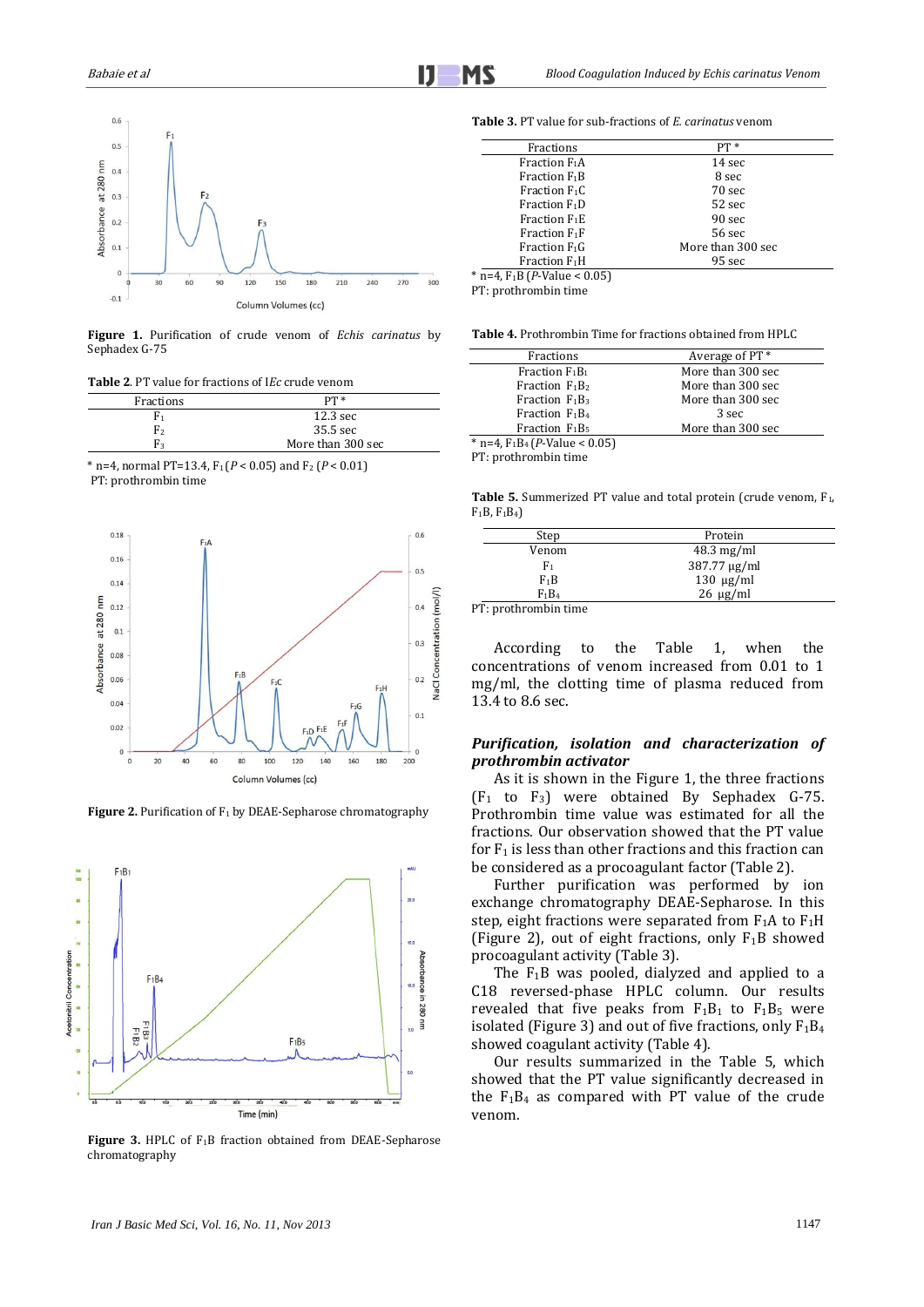



**Figure 4**. SDS-PAGE pattern of crude venom and its fraction: **A:** Crude venom and its fractions; **B:** Subfractions of F<sub>1;</sub> C: Fraction of F1B<sup>4</sup>

#### *Purity and determination of molecular weight*

Crude venom and all fractions were analyzed by SDS-PAGE. As it is shown in the SDS-PAGE pattern, the molecular weight of crude venom and all of the fractions were estimated (Figure 4A, 4B and 4C). The molecular weights from the snake venom ranged from 6.5 to 250 kDa and the molecular weight of procoagulant factor was approximately 56 kDa. According to the Figure 4C, a single band of  $F_1B_4$ indicates the purity of this protein.

#### **Discussion**

This study has investigated the venom of Iranian *E. carinatus* which contains a strong procoagulant factor enabling to activate the prothrombin. The functional properties of the *E. carinatus* prothrombin activator are similar to ecarin, the first prothrombin activator which was recently discovered to be present in the venom from *E. carinatus* (20). The venoms of many *E.* species are able to convert prothrombin into thrombin, either directly or indirectly (21).

Under *in vitro* conditions, this venom also displays coagulation properties and increases the blood coagulation cascade. Crude venom from the Iranian snake *E. carinatus* was selected and assayed with PT test. Our results indicated that the Iranian *E. carinatus* venom has a procogulant activity and is able to coagulate human plasma rapidly (Table 1), therefore it may be concluded that I*Ec* venom contains procoagulant factors.

The present study reports an efficient and simple procedure for purification and isolation of procoagulant factor from I*Ec* venom. The fraction F1B<sup>4</sup> was isolated from I*EC* venom by a combination of several methods. Our results revealed that three peaks from  $F_1B_1$  to  $F_1B_5$  were isolated. In addition, out of five fractions, only  $F_1B_4$  showed coagulant activity (Table 4). The molecular weight of this purified fraction was approximately estimated to be 56 kDa (Figure 4C). Our observation showed that the molecular weight of  $F_1B_4$  is similar to prothrombin activator enzymes which have been already reported (20). Therefore, this coagulant factor may belong to the intermediate-molecular-weight group of these factors.

By performing the prothrombin Time test on human plasma, the blood coagulation time on fraction  $F_1$  showed the least coagulation time and fraction  $F_3$  displayed the highest coagulation time. The total protein of crude venom is 48.3 mg/ml and the PT value is 8.6 s but in the hyper purified fraction with reducing amount of total protein  $(26.0 \text{ µg/ml})$ , the PT value (3 s) also significantly decreased. It may be suggested that with low amount of total protein the PT value decreases.

 Some procoagulant factors, along with its molecular weights, have been reported by Howes JM *et al* in addition to the effects of three novel metalloproteinases (weighting 56 kDa) from the venom of the West African saw-scaled viper, *E. ocellatus* on blood coagulation and platelets (22). Daisuke Yamada *et al* isolated and characterized the carinactivase, a novel prothrombin activator from *E. carinatus* Venom with 62 kDa (23).

Mikarin is the first group of IA prothrombin activator identified in the venom of a viperidae snake. In the case of prothrombin activator, it exhibited prothrombin activation, which was similar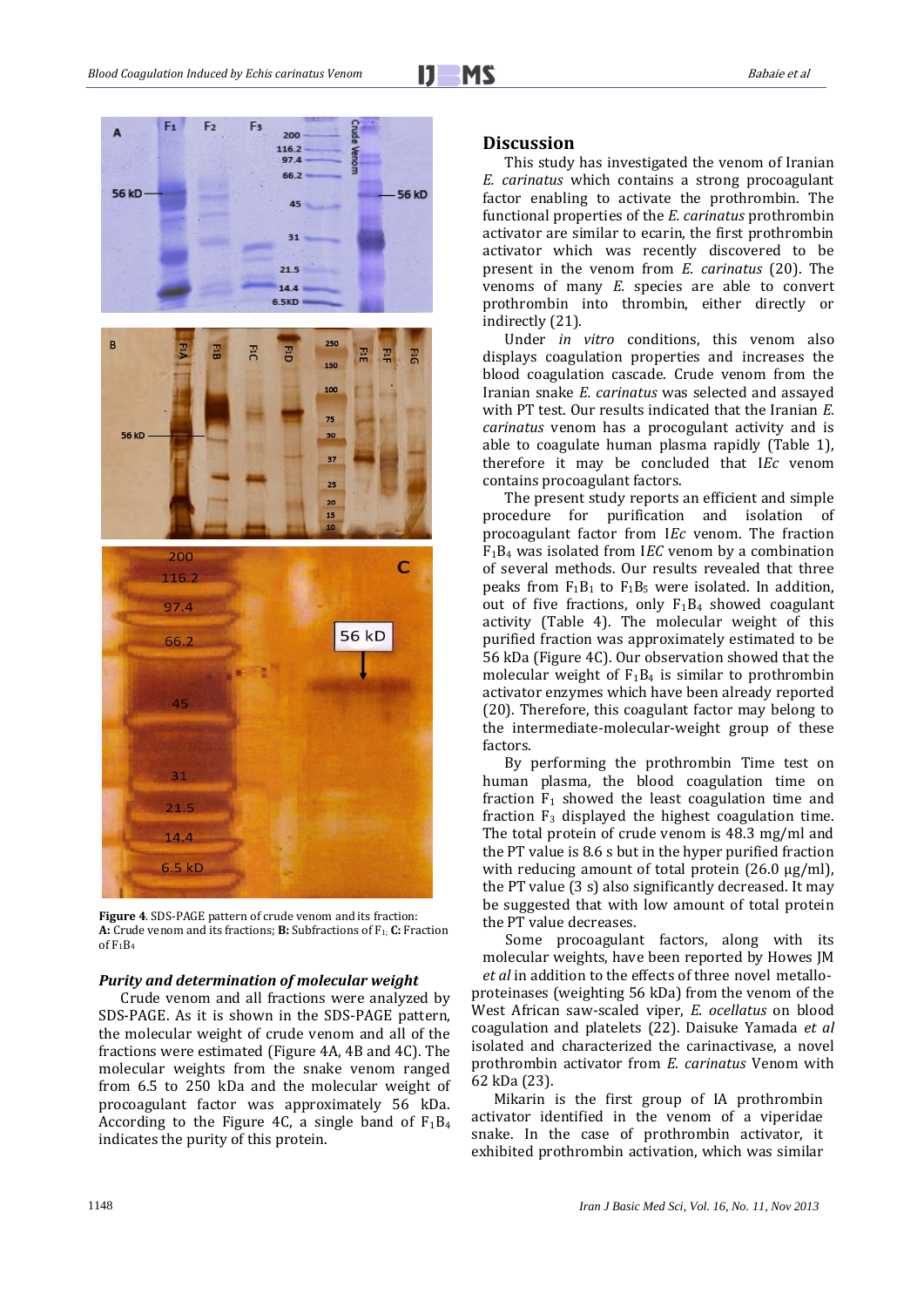to the other group IA prothrombin activators, such as ecarin from *E. Carinatus* (24), aharin from *Agkistrodon halys pallas* (25) and prothrombin activator from *Bothrops atrox* (26).

Over the past 20 years, many metalloproteinase have been isolated from snake venom with a wide variety of biological activities, including hemorrhagic (27), fibrinogenolytic and antiplatelet effects (28), as well as activation of prothrombin and factor X (29).

# **Conclusion**

Protein with coagulation activities was purified from the venom of *E. carinatus*. The venom of *E. carinatus* including the Iranian *E. carinatus* is one of the coagulation venoms whose function is a pseudothromboplastin action. However, under *in vitro* conditions, this venom will generate high coagulation which is due to activation of the prothrombin.

It is suggested that, this venom containing procoagulant factors with molecular weight of about 56 kDa. It seems the fraction F1B<sup>4</sup> isolated from I*Ec* to be like ecarin which is already reported.

# **Acknowledgment**

The present research project was conducted under the supervision of Razi Vaccine and Serum Research Institute and the results described in this paper were part of the student thesis, which was performed with supervision of Dr Hossein Zolfagharian and a scientific collaboration of Razi Institute and the University. This Research Project was sponsored by Razi Vaccine and Serum Research Institute, Karaj, Iran.

Authors would like to thank all the members of the Department of Venomous Animals and Antivenom Production. Authors would also like to thank Mr Askari in enzyme section and Ms. Khame chiyan in Department of Serum Production for their great help.

# **References**

1. Gnanathasan A, Rodrigo C, Peranantharajah T, Coonghe A. Saw-scaled viper bites in Sri Lanka: is it a different subspecies. Clinical evidence from an authenticated case series. Am J Trop Med Hyg 2012; 86:254–257.

2. Matsui T, Fujimura Y, Titani K. Snake venom proteases affecting hemostasis and thrombosis. Biochim Biophys Acta 2000; 1477:146-156.

3. Roberto G, Alessio C, Nnadozie S, Hope O, Emiliano F, Helena C, *et al*. *In vitro* effects of *Echis carinatus* venom on the human plasma proteome. Proteomics 2010; 10:3712-3722.

4. Kularatne SAM, Sivansuthan S, Medagedara SC, Maduwage K, de Silva A. Revisiting saw-scaled viper (*Echis carinatus*) bites in the Jaffna Peninsula of Sri Lanka: distribution, epidemiology and clinical manifestations. Trans R Soc Trop Med Hyg 2011; 105:591–597l.

5. Fonseka CL, Jeevagan V, Gnanathasan CA. Life threatening intracerebral haemorrhage following saw-scaled viper (*Echis carinatus*) envenomingauthenticated case report from Sri Lanka. BMC Emerg Med 2013; 13:13-15.

6. Morita T, Iwanga S. Purification and properties of prothrombin activator from the venom of *Echis carinatus*. J Biochem 1978; 83:559-570.

7. Lövgren A. Recombinant snake venom prothrombin activators. Bioengineered 2013; 4:153– 157

8. Davie EW, Ratnoff OD. Waterfall sequence for intrinsic blood clotting. Science 1964; 145:1310– 1312.

9. Macfarlane RG. An Enzyme Cascade in the Blood Clotting Mechanism, and it's Function as a Biochemical Amplifier. Nature 1964; 202:498-499.

10. Jackson CM, Nemerson Y. Blood coagulation. Annu Rev Biochem 1980; 49:765-811.

11. Rosing J, Tans G. Meizothrombin, a major product of factor Xa-catalyzed prothrombin activation. Thromb Haemostasis 1988; 60:355-360.

12. Mann KG. The coagulation explosion. Ann NY Acad Sci 1994; 714:265-269.

13. Heldebrant CM, Noyes C, Kingdon HS, Mann KG. The activation of prothrombin. The partial amino acid sequences at the amino terminal of prothrombin and the intermediates of activation. Biochem Biophys Res Commun 1973; 54:155-160.

14. Maruyama M, Kamiguti AS, Tomy SC, Antonio LC, Sugiki M, Mihara H. Prothrombin and factor X activating properties of *Bothrops erythromelas*  venom. Ann Trop Med Parasitol 1992; 86:549-556.

15. Casewell NR, Harrison RA, Wüster W, Wagstaff SC. Comparative venom gland transcriptome surveys of the saw-scaled vipers (Viperidae: *Echis*) reveal substantial intra-family gene diversity and novel venom transcripts. BMC Genom 2009; 10:147-168.

16. Lowry OH, Rosebrough NJ, Farr AL, Randall RJ. Protein measurement with the Folin phenol reagent. J Biol Chem 1951; 193:265-275.

17. Ghorbanpur M, Zare Mirakabadi A, Zokaee F, Zolfagharian H, Rabiei H. Purification and partial characterization of a coagulant serine protease from the venom of the Iranian snake *Agkistrodon halys.* J Venom Anim Toxins Incl Trop Dis 2009; 15:411-423.

18. Laemmli UK. Cleavage of structural proteins during the assembly of the head of bacteriophage, T4. Nature 1970; 227:680-685.

19. Rizzo F, Papasouliotis K, Crawford E, Dodkin S, Cue S. Measurement of prothrombin time (PT) and activated partial thromboplastin time (APTT) on canine citrated plasma samples following different storage conditions. Res Vet Sci 2008; 85:166-170.

20. Kini RM, Rao VS, Joseph JS. Procoagulant proteins snake venoms. Thromb Haemostasis 2001; 31:218-224.

21. Helene H, Cassian B. Blood coagulation induced by the venom of *Bothrops atrox.* 1. Identification, purification, and properties of a prothrombin activator. Biochemistry 1986; 26:772-780.

22. Howes JM, Kamiguti AS, Theakston RDG, Wilkinson MC, Laing GD. Effects of three novel metalloproteinases from the venom of the West African saw-scaled viper, *Echis ocellatus* on blood coagulation and platelets. Biochim Biophys Acta 2005; 1724:194-202.